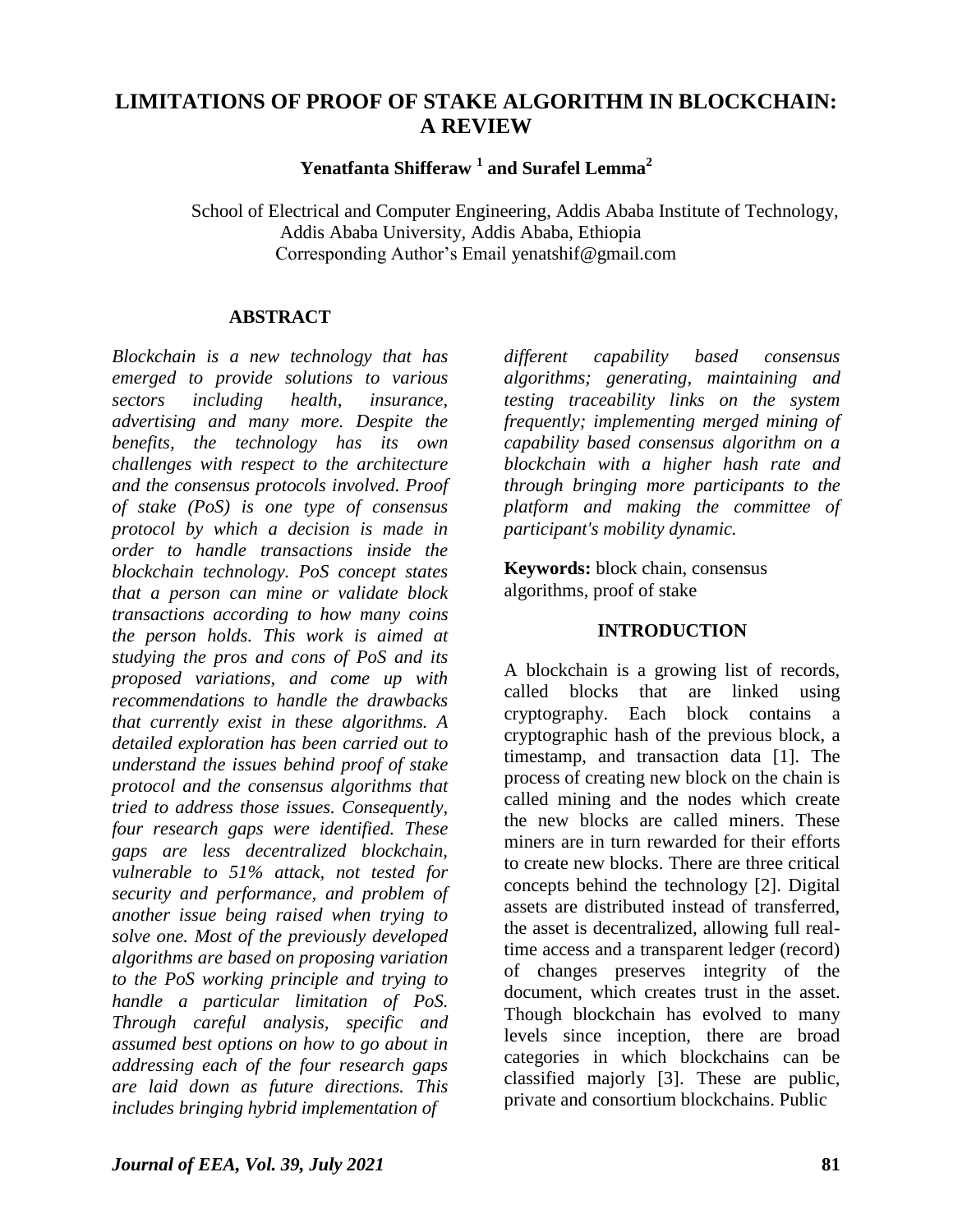block chain is a permission less ledger and can be used by anyone who has access to the internet and who is eligible to download it. Private block chain is the one which is shared only among the trusted participants. The rules of a private blockchain can be changed according to different levels of permissions, exposure, number of members, authorization etc. Consortium blockchain can be considered as a sub category of private blockchain. The main difference between consortium and private blockchain is that consortium blockchains are governed by a group rather than a single entity.

A key aspect of blockchain technology is determining which user publishes the next block. This is solved through implementing one of many possible consensus mechanisms [4]. The general category being compute-intensive, capability and voting based mechanisms. Compute-intensive based consensus protocols are energyhungry mining algorithms. The miner needs to invest in huge amount of power in order to generate blocks. Capability based consensus protocols select a miner based on various factors such as the amount of cryptocurrency owned by that miner, the contribution of the miner to the community, the trust the network has on the miner, or the amount of storage owned by the miner. Voting based consensus protocols use a voting system to elect a miner for generating a block, eliminating the issue of high energy consumption and wealth dominance. All in all, due to the enormous benefits of the technology, today many sectors are looking for ways to integrate blockchain into their infrastructures. However the focus of this work is on proof of stake (PoS) which is the pioneer from capability based consensus mechanisms [4]. This is because PoS is more affordable for less developed countries and can further be applied for supply chain traceability, property ownership or digital payments. But before applying it for such

sensitive purposes, the limitations of the mechanism and how they have been addressed before should be studied. The reason being, incorrect implementations can cause significant security issues. Consequently, the gaps involved in those solutions should be identified so that better alternatives can be suggested as future directions.

In light of this, we conducted a detailed exploration to understand the issues behind PoS protocol and the consensus algorithms that tried to address those issues. Accordingly, four research gaps were identified. These gaps are generating less decentralized blockchain, vulnerability to 51% attack, not being tested for security and performance, and problem with another issue being raised when trying to solve one.

The previously developed mechanisms base their concept on PoS by adding some other factors besides the stake in order to select the specific miners. Therefore the mechanisms tried to handle one particular limitation of the PoS. In this work, through careful analysis, recommendations on how to go about in addressing each of the four research gaps are laid down as future directions. These include bringing hybrid implementation of different capability based consensus algorithms; generating, maintaining and testing traceability links on the system frequently; implementing merged mining of capability based consensus algorithm on a blockchain with a higher hashrate and through bringing more participants to the platform and making the participant's mobility dynamic. The main contributions of this work are:

- Provide substantial information on proof of stake and its limitations
- Propose way forward for further improvement on the proof of stake mechanism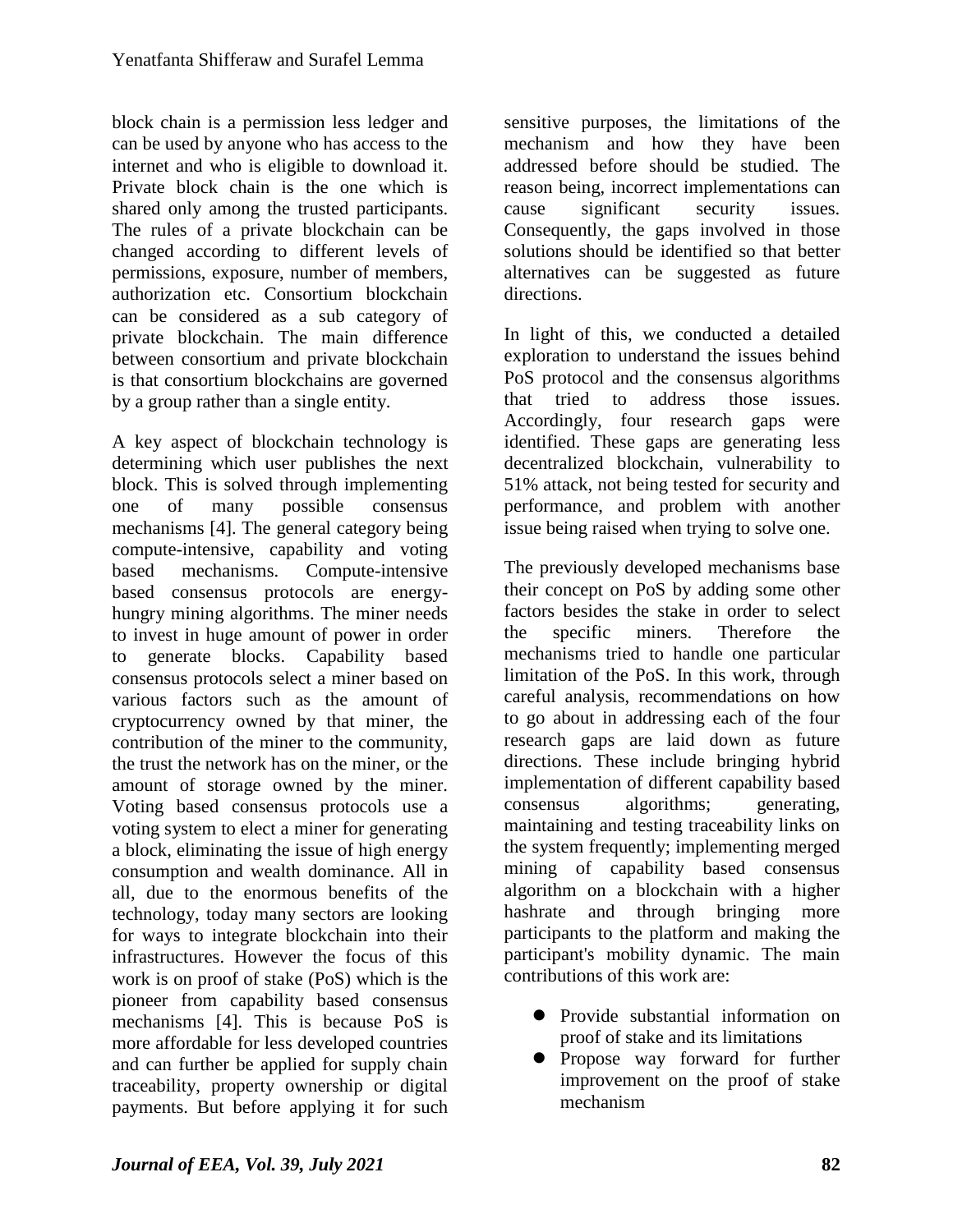Details alternatives and opportunities to apply PoS locally on record handling and supply chain systems

The rest of the paper is organized as follows. Sections 'Proof of Stake (PoS)' and 'Limitations of PoS' discuss PoS in detail highlighting the variants of PoS and their limitations. The efforts made in the state of the art to address the limitations of PoS are presented in Section 'Addressing the Issues of Proof of Stake', while the gaps in the state of the art are discussed in Section 'Research gaps in the State of the Art'. Section 'Future direction' outlines the future directions that could be used to address the gaps identified in the state of the art. Finally, Section 'Conclusions' concludes the paper.

## **PROOF OF STAKE ( PoS)**

PoS was proposed in 2011, as an alternate consensus protocol, which was later used by the crypto currency Peer coin (also known as PPcoin) in 2012 [5] in order to eliminate the competitive approach of Proof of Work (PoW) consensus protocol consuming a high amount of energy. PoS is designed for permissioned public distributed ledger and works on economically bonded puzzle solutions. In PoS, as there are no new coins generated, there is no block reward and the miner, which adds a new block of transactions to the blockchain, only takes the transaction fee. In addition, the miner for a particular block is chosen in a way that depends on its economic stake in the network with other factors combined [6].

# **Forger/Miner selection methods**

The miners in PoS are called forgers and the mining process is referred to as forging. At the beginning of a forging round, each forger deposits a certain amount of owned crypto currency coins in the network as

stake. The deposit is used by the protocol to select the next forger in the network.

There are two forger selection methods [4]:

1) Coin-age selection based on the number of days the coins are held at stake; and,

2) Randomized block selection based on the calculation of a hit value 25 using the forger's private key.

# **Coin age selection method**

In the coin age selection method [5], a forger having the maximum value of coin age is selected to forge the block. Coin age is calculated by multiplying the total number of coins that are being staked by a forger and the total number of days the stake is held as shown in Equation 1. For example, 30 coins held for 10 days will have coin age of 300 coin days. In order to participate in the process of forging, the coins must be staked for minimum of 30 days. The stake holding duration is involved in order to avoid repetitive selection of a forger having more number of coins and to make the process semi-random. However, it may occur that a malicious user increases the probability of forging a block by holding the stake for a long period of time. To prevent this situation the stake holding period is capped at the maximum of 90 days by the protocol. Once a block is created by a forger, the coin-age value of the coins staked by that forger becomes zero.

#### Coinage = coinsstaked \* Number of days stake held  $(1)$

Peer coin uses a coin age parameter as part of its mining probability algorithm. In the peer coin system, the longer your peer coins have been stationary in your account (to a maximum of 90 days), the more power (coin age) they have to mint a block. The act of minting a block requires the consumption of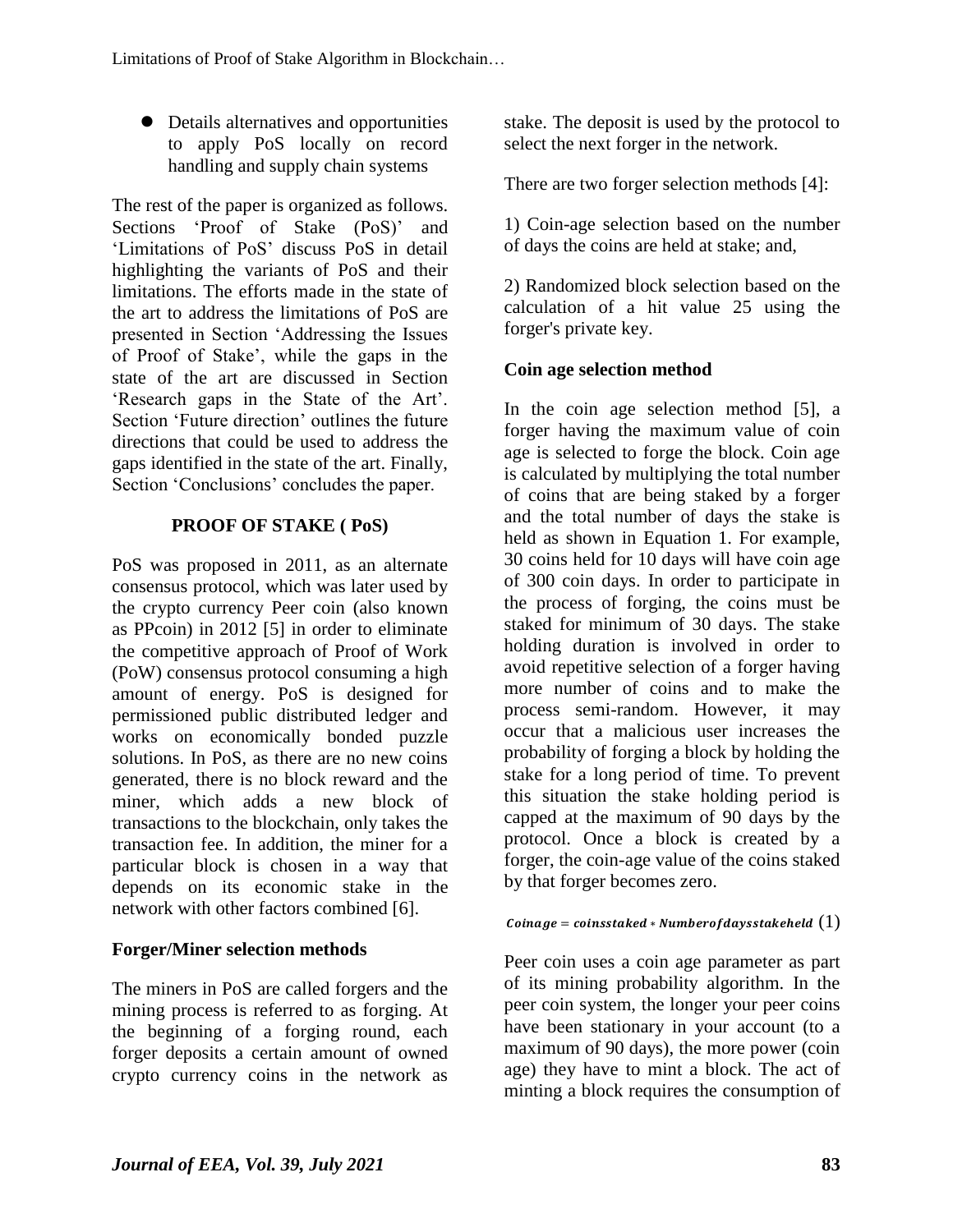coin age value, and the network determines consensus by selecting the chain with the largest total consumed coin age.

There's a time lag in accepting a newly created block after it has been produced. This time lag may lead to another miner solving for the same exact block. This leads to a temporary mix-up on the blockchain network, as the nodes try to decide which block of the two newly identified blocks it wants to accept. In such a situation, the block with the larger stake gets accepted into the blockchain. The other block, with a smaller stake, is discarded from getting added to the blockchain and is termed as an orphan block.

When peercoin blocks are orphaned, the consumed coin age is released back to the blocks originating account [5]. As a result, the cost to attack the peercoin network is low, since attackers can keep attempting to generate blocks (referred to as grinding stake) until they succeed. Peercoin minimizes these and other risks by centrally broadcasting blockchain checkpoints several times a day, to freeze the blockchain and lock in transactions.

When blockchain checkpoints are broadcasted as many times as possible during the day, the nodes in the network will always have up to date information on the status of the blockchain. This will make it harder for attackers and malicious users to generate invalid blocks and add them to the chain. In addition, the transactions are not moved and are locked until they are verified and known by the nodes existing in the network.

# **Randomized block selection method**

In the randomized block selection method [7], a forger having a specific hit value is selected for forging the next block. In order to calculate the hit value, each forger encrypts the hash of the previous block using its private key. The encrypted value is hashed and the first 8-bytes of the hashed output are stored as hit value. The use of a private key in the calculation generates a unique hit value for each forger in the network. The forger having the hit value below a target value is selected for the process of forging. The target value (T) is calculated using Equation 2. To make the selection based on the capability of the miner, the calculation of the target value involves the amount of coins staked by the miner. Consequently, the target value of each forger in the network is different and the value is higher for a forger having more coins at stake. When a forger holds more coins, the target value becomes high which provides an opportunity for the hit value to be less and the forger to be selected. Moreover, to make the target value nondeterministic, the calculation involves the time elapsed from the last block forged changing the target value every second.

$$
T = T_b - S - B_e \tag{2}
$$

Where  $T_h$  is the base target value calculated by multiplying the previous block's target value and the amount of time that was required to forge that block,  $S$  is the time elapsed since the last block forged and  $B_e$ are the coins at stake.

In scenarios, where more than one forger is having the same hit value below the target value, additional criteria which is based on the cumulative block difficulty  $D_{cb}$  value is used to discriminate and select a forger.

The cumulative difficulty mentioned is calculated using Equation 3. The forger who forges the block receives the transactions' fees of all the transactions in the block. There is no mining fee in PoS. If any forger tries to generate a malicious attack, the coins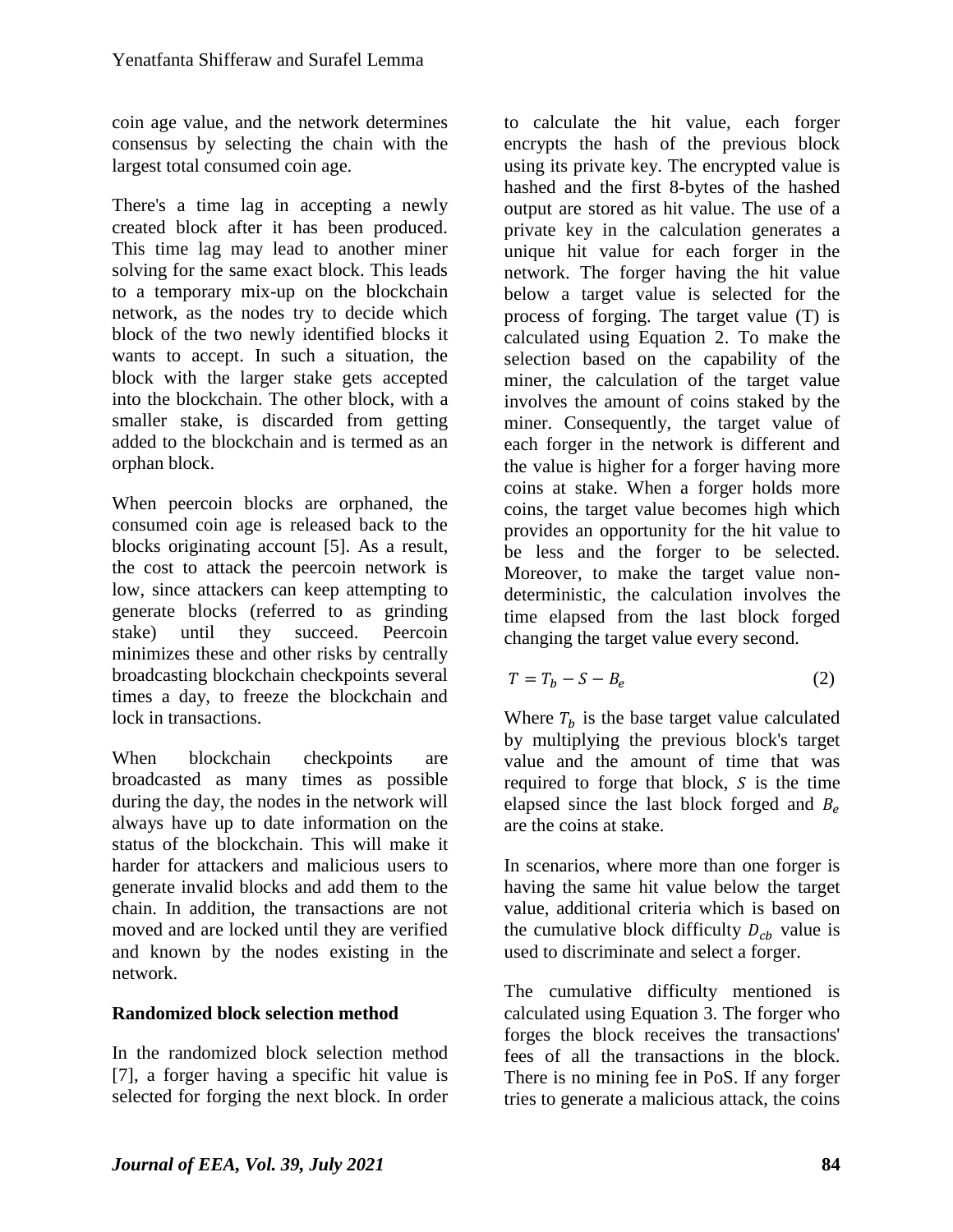at stake are lost as a way of discouraging the forgers to not perform such action.

$$
D_{cb} = D_{pb} + \frac{2^{64}}{T_b} \tag{3}
$$

Where  $D_{cb}$  is the cumulative difficulty,  $D_{pb}$ is the previous block's difficulty (the level of effort to create the previous block) and  $T<sub>b</sub>$  is the base target value.

The PoS cryptocurrency known as Nxt uses a system where each coin in an account can be thought of as a tiny mining rig. The more tokens that are held in the account, the greater the chance that account will earn the right to generate a block. The total reward received as a result of block generation is the sum of the transaction fees located within the block. Since *Nxt* does not generate new tokens as a result of block creation, redistribution of Nxt occurs when block generators receive transaction fees. Subsequent blocks are generated based on verifiable, unique, and almost-unpredictable information from the preceding block. Blocks are linked by virtue of these connections, creating a chain of blocks (and transactions) that can be traced all the way back to the genesis block. Block generation time is targeted at 60 seconds, but variations in probabilities have resulted in an average block generation time of 80 seconds, with occasionally very long block intervals. If this specified time for generating a block is not met by the selected node, penalty is set for the delayed block submission and the process for selecting another node to generate the block continues.

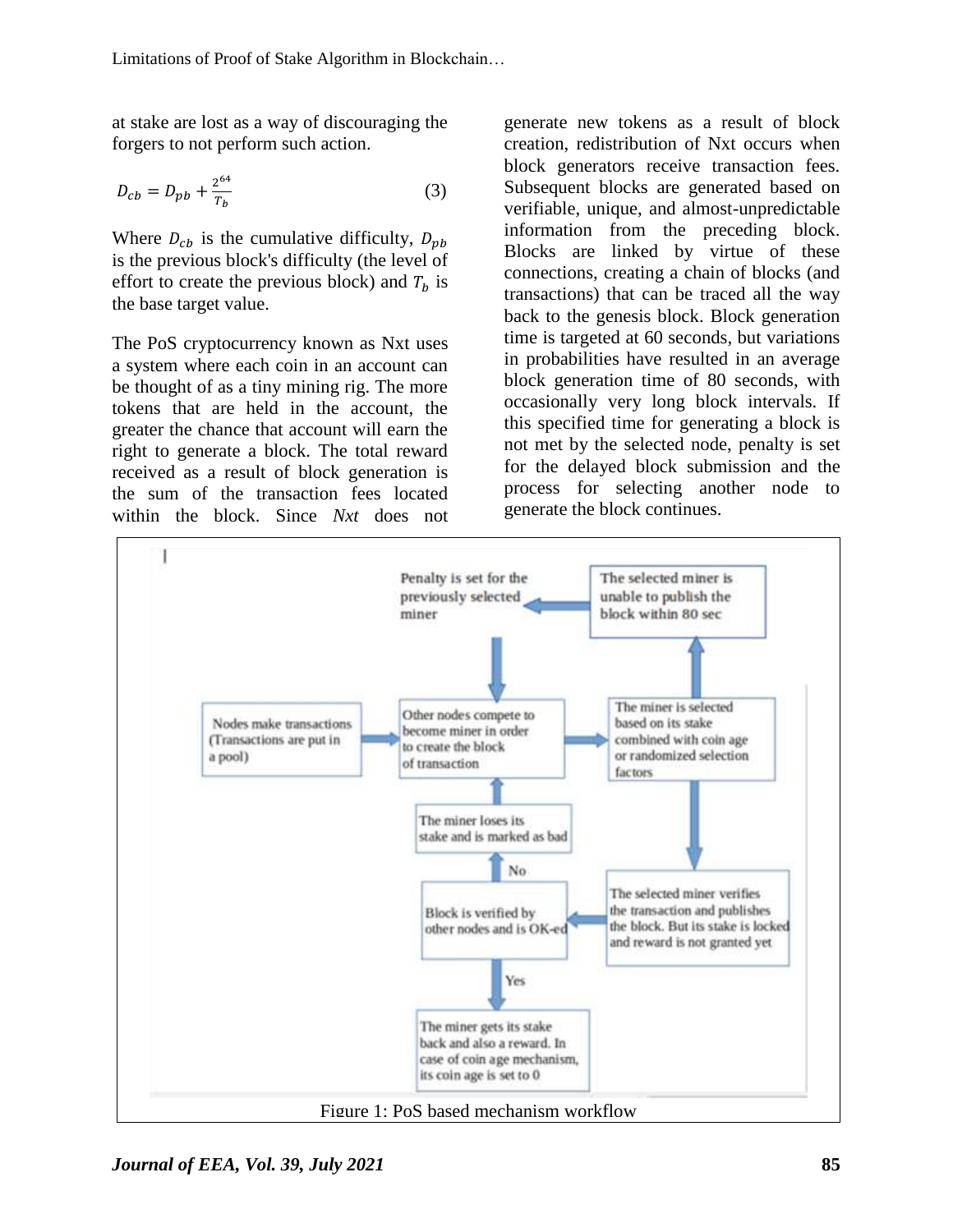Generally, PoS involves transactions and selection of miners/forgers to validate the transactions. This mechanism is shown in Figure 1.

#### **Variants of Proof of Stake**

PoS comes in many variants from minimum to significant changes on the base protocol [6]. The most apparent fashion in which the consensus mechanisms differ is what strategy they implement to decide which node should be eligible to add the next block.

#### **Leased Proof-of-Stake (LPoS)**

LPoS [6] is an enhanced version of PoS. In a regular PoS system, each node that holds a certain amount of crypto currency is eligible to add the next block to the blockchain but in the LPoS system, specifically on the waves platform, users can lease their balance to full nodes. With LPoS, the user will have the ability to lease waves from the wallet to different contractors which can pay a percentage as a reward. The larger the amount that is leased to a full node, the higher the chances of that full node being selected to produce the next block. If that full node is selected to produce the next block, the leaser will then receive a percentage of the transaction fee that is collected by the full node.

#### **Delegated Proof-of-Stake (DpoS)**

DPoS [8] introduced another party besides the validators into the PoS system, which are called delegate. The delegates are the token holders. Since the beginning, there will be a certain fixed amount of validators/miners selected to forge new blocks into blockchain. Delegates will then vote on which validator to forge the next block. The voting weight is determined by the amount of coin staked. The validator that wins the

voting will proceed and create a new block, then the reward will be shared and distributed to the delegates.

### **Masternode Proof of Stake**

In masternode PoS, nodes become masternodes when meeting an amount of stake which is set as minimum. Masternodes are significantly invested with their large amount of stake. Therefore, they are considered more trustworthy than a regular node that exists in a Proof of Stake consensus mechanism. Masternode PoS is usually paired with regular proof of stake or PoW when processing transactions [9].

The aim behind creating such variants is to have an extra and various ways of selecting validators still without diverging from the basic principle of PoS.

## **Safety features in PoS**

The following are included as safety features in PoS so as to keep the system secured.

Penalties for attackers: Some protocols using Proof of Stake include penalties for blockchain attackers. According to this protocol, a malicious validator can lose his entire stake if the network is attacked. Another penalty is in the form of loss in the value of the crypto currency involved, which in turn means loss in the net worth of the attacker.

Barriers to 51% stake: Another safety feature is that it is very difficult for a single entity to purchase a 51% stake in one go. Demand for the coin is bound to push up the price, making it a very costly option.

#### **LIMITATIONS OF PoS**

Some of the drawbacks that PoS consensus mechanism exhibits are the following.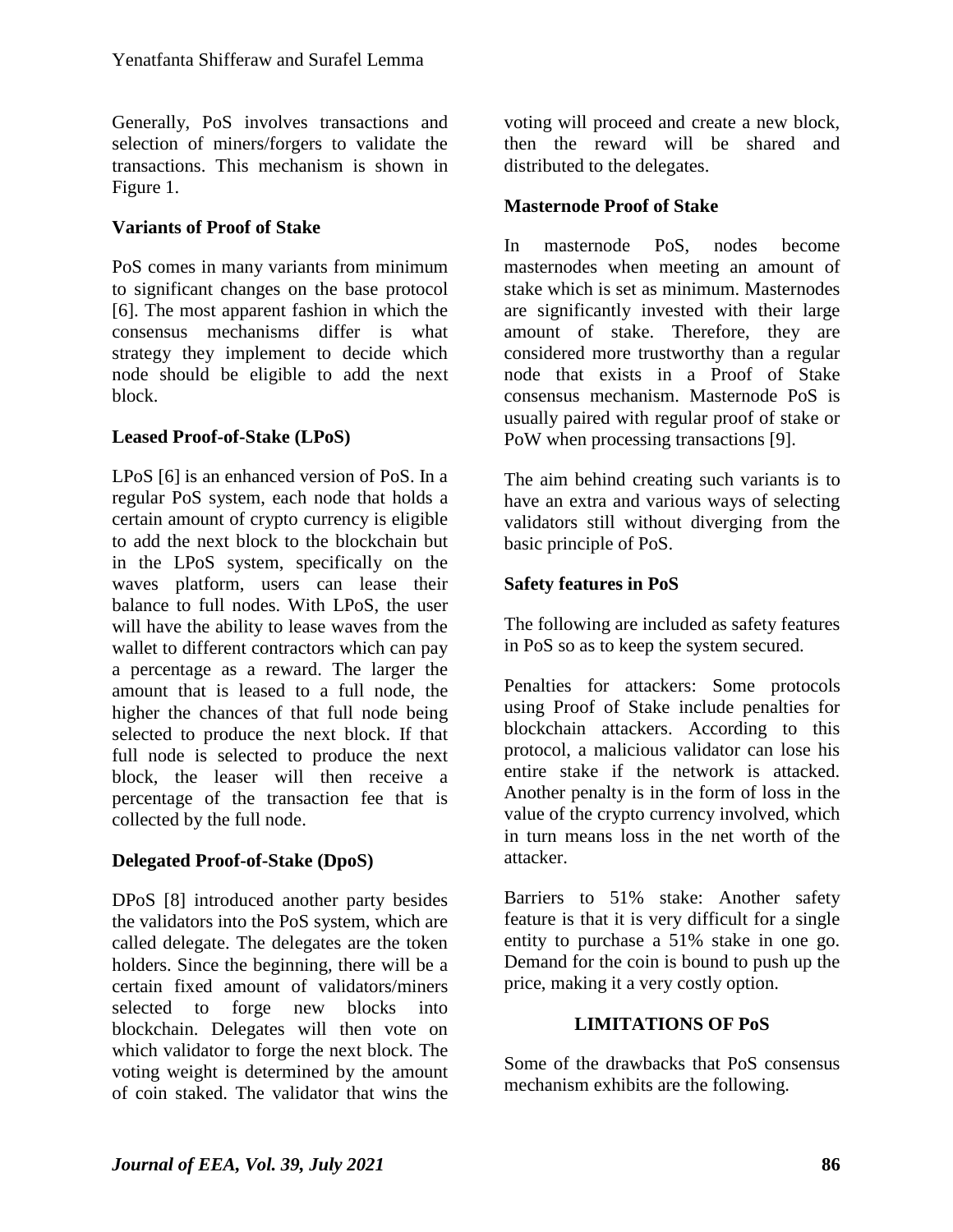### **Favors the rich**

PoS algorithm allows users to stake their holdings as a means to verify the consensus. While investors cannot trade these staked assets, they earn proportionate returns for their investment. Consequently, the larger someone's staked holdings, the larger their return will be. In essence, this enables investors who already retain substantial holdings in a particular crypto currency to gain more shares. Having such staking invariably leads to greater centralization and the rich getting richer.

#### **Reduces transaction flow in the network**

Depending on the application, the transaction can be the transfer of a financial value or the execution of a smart contract. Therefore, when we say reduced transaction flow, we mean small movement of the digital currency. In PoS, since it is used as a stake to mine more blocks and get more profit, the miners would prefer to hold on to their stakes instead of moving them as transactions.

#### **Encourages malicious users**

This occurs because, in PoS, the staked coins are returned back to the nodes which have not been selected as miners. This limitation was not that frequent in PoW since the computational power used by the miner is non-retrievable [4]. However, in recent years more malicious users are observed in POW (e.g., in Ethereum Classic and Bitcoin gold [20]). Miners can form groups known as mining pools and each miner in a pool uses its capacity, and the mining reward is divided among the miners based on their mining contribution. If a mining pool owns more than 50% of the network's computing power, then it is likely that those miners would be able to prevent the validation of proposed transactions, and consequently stop the transactions between users. This will in turn give rise to the problem of 51% attack.

#### **ADDRESSING THE ISSUES OF PoS**

Various consensus protocols have been proposed in order to address different aspects of the drawbacks of PoS which were described in Section 'Limitations of PoS'.

#### **Rich getting richer**

To address the problem of rich getting richer, the following algorithms have been proposed.

#### **Delegated PoS (DPoS)**

In order to solve the issue of rich getting richer in the PoS, a protocol called Delegated proof of stake (DPoS) [8] was proposed by Larimer. DPoS selects the forgers based on election rather than on the amount of staked coins owned. Unlike PoS, which follows direct democracy, it works on the concept of representative democracy. It boosts better distribution of reward as people tend to vote for the delegate (could be a casual user not necessarily rich) who will give back most rewards to them, thus favors decentralization. However, this protocol does not consider the case where each node votes for itself and has not been tested yet for its performance and protection against security threats.

# **Proof of Space (PoSpace)**

Dziembowski et al [10] proposed proof of space (PoSpace) also known as proof of capacity where a miner having enough disk space wins the right to generate the next block in the chain. It generates all the random solutions, also called plots, using Shabal algorithm in advance and store it on the hard drive. This stage is called plotting and it may take days or even weeks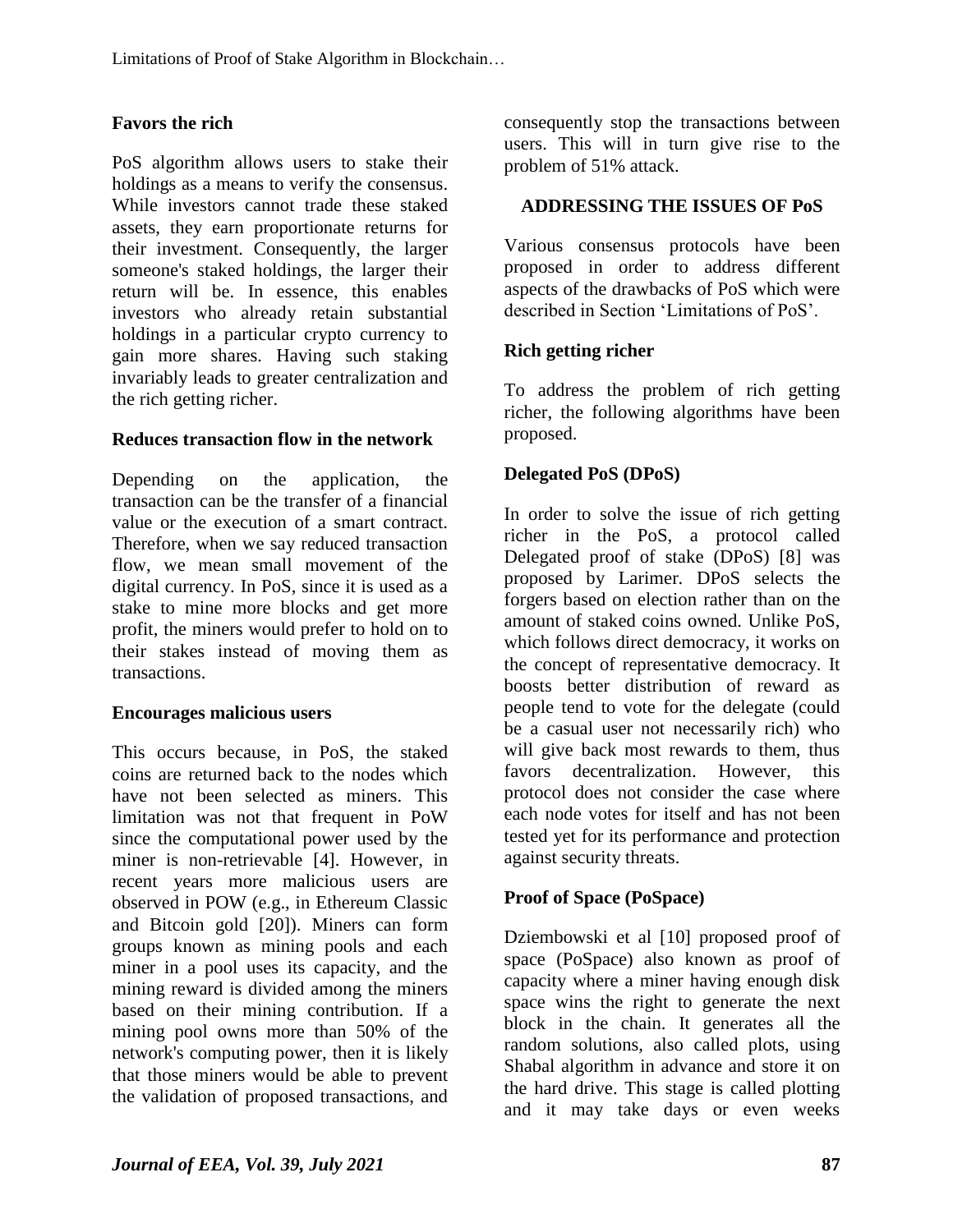depending on the storage capacity of your drive. Then on the next stage, miners match their solutions to the most recent puzzle and the node with the fastest solution gets to mine the next block. Although this protocol consumes less energy and does not favor the rich, it can be prone to malware attacks as the plot of hashes stored in the hard disk can be easily attacked and tampered. Moreover, the miner does not burn any energy or coins in order to mine the block, encouraging malicious users to generate invalid block.

#### **Proof of Believability (PoBelievability)**

PoBelievability [11] was proposed in 2017. In this algorithm, the role of a miner is performed by a validator, where the validator with the highest believable score is selected for the generation of a block. Being developed by the Internet of Services Token (IOST) team in 2018, it implements a new sub-token called servi, which is awarded to good actors and cannot be traded. It serves to create a "believability score" of a particular node and verify it. Other factors that influence this process include IOST balance, the number of positive reviews of the node, and previous behaviors. Moreover, the validators are selected both randomly and algorithmically, so that the proven validators may participate along with the new ones.

Proof of believability avoids rich getting richer because the miner is not selected only based on the amount of coin he holds but based on believability score which is a combination of different factors. These are the amount of tokens, positive review and previous behaviors. This makes it not depend solely on the amount of coins. However, it has not been evaluated for security and privacy issues.

#### **Proof of Elapsed Time (PoET)**

PoET [12] was developed by Intel in 2016 to solve the issues of rich getting richer and centralization of the network, using trusted execution environment (TEE) along with Intel's software guard extensions (SGX). In PoET, each validator is assigned a wait time T for block construction which is assigned and monitored by the protocol. The first validator, who finishes the waiting time, creates and publishes the requested block on the network. The protocol works as the hybrid of first come first served and random lottery fashion. PoET requires the use of specialized SGX hardware developed by Intel. The dependency on specific hardware makes Intel as the controlling authority and thus the system less decentralized.

#### **Reduced transaction flow**

The following algorithms are proposed to address the reduced transaction flow problem.

#### **Proof of Importance (PoI)**

The crypto currency platform NEM introduced PoI [13] to address the issue of reduced transaction flow existing in the PoS protocol where the miners do not perform transactions in order to increase their chances of mining. Instead of considering only nodes' balances to determine the next winning node for solving the next block, it takes into account factors including a node's reputation and the number of transactions to or from that node. Therefore, this method of consensus considers productive network activity of nodes which is more efficient than only nodes' balances. PoI also discourages malicious users from mining invalid blocks as the miner is selected based on the recent transactions and the transacting parties. However, if a group of malicious attackers performs transactions amongst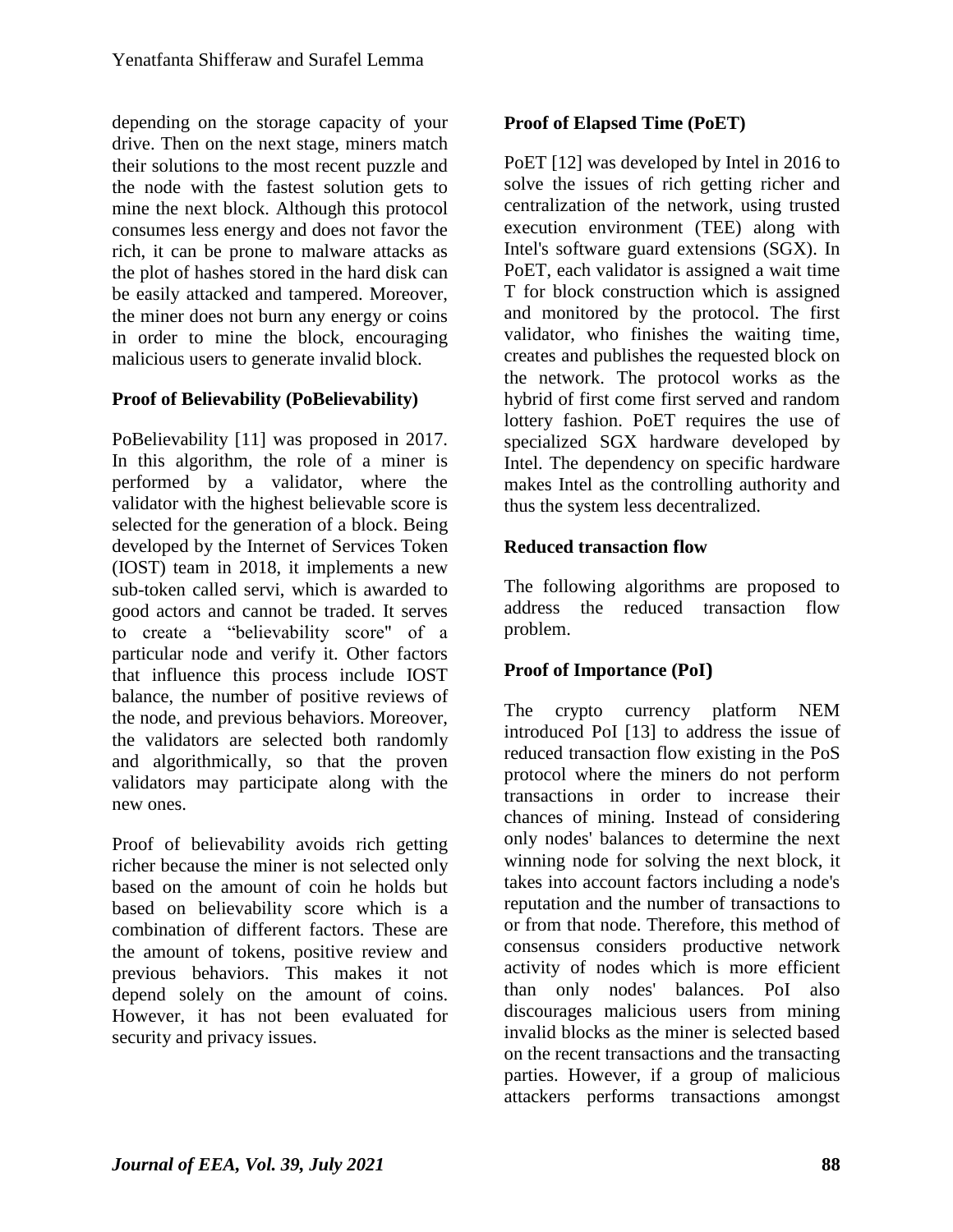themselves, then the network security might be compromised. In addition, PoI implicitly favors the rich as the calculation of the importance score is based on the number of vested tokens, and the number and size of recent transactions.

#### **Proof of Stake Velocity (PoSV)**

PoSV [14] was proposed by Ren in 2014 to promote more active network participation, which is necessary for an economy to grow. This is done by using an exponential growing function for the coin age calculation as compared to linear function used by PoS. PoSV is designed to encourage both ownership (stake) and activity (velocity). Due to the exponential decay in the growth rate of coin age, the newly accumulated coins will dominate the stale coins encouraging the stake holders to actively move their stake by transacting with counter parties. But if the counter parties exchange crypto currency with each other just for the purpose of reinitializing the age of the coin, then the economy will not benefit from this financial flow. Moreover, the protocol still favors the rich since it encourages higher stake.

#### **Malicious users**

The following algorithms are proposed to tackle the issue with malicious users which disrupt the functioning of the technology and the service it provides.

#### **Proof of Burn (PoB)**

To address the issue of high energy consumption in PoW and the problem of retrievable staked coins encouraging malicious users in PoS, Ian Stewart proposed Proof of Burn (PoB) in 2014. In PoB [15], the miners need to burn the coins by sending them to an irretrievable address, known as eater address. However, PoB

favors the rich because the probability of a miner to be selected is higher if he burns more coins. The algorithm has not also been tested for its performance.

#### **Proof of Authority (PoAuthority)**

PoAuthority [16], a reputation-based consensus protocol was proposed in 2017 where the reputation or identity of the miner is at stake instead of coins. The identity is staked by a group of validators (authorities) that are pre-approved to validate transactions and blocks within the respective network. The group of validators is usually supposed to remain fairly small (25 or less) in order to ensure efficiency and manageable security of the network. But this algorithm makes the blockchain network less decentralized as the mining is performed by the fixed group of validators. Moreover, it has not been tested for its performance and protection against security threats.

#### **Proof of History (PoH)**

PoH was proposed in 2017 by Yakovenko [4]. It uses SHA-256 hashing algorithm that runs over itself continuously with the output being the next input. The node that verifies the transaction is called leader and it is selected based on the amount of stake the node holds. The leader runs the hash function for a random starting value, and passes the output as the input for the same function again. The leader records the output of the function every time and the corresponding counter value indicating the iteration. When a transaction takes place in the network, the leader verifies and combines it with the current hash output. This combination is then used as the next input and the counter value, the transaction and the hash output are recorded in the ledger. In this way, the transaction is recorded to have happened before and after a particular counter value.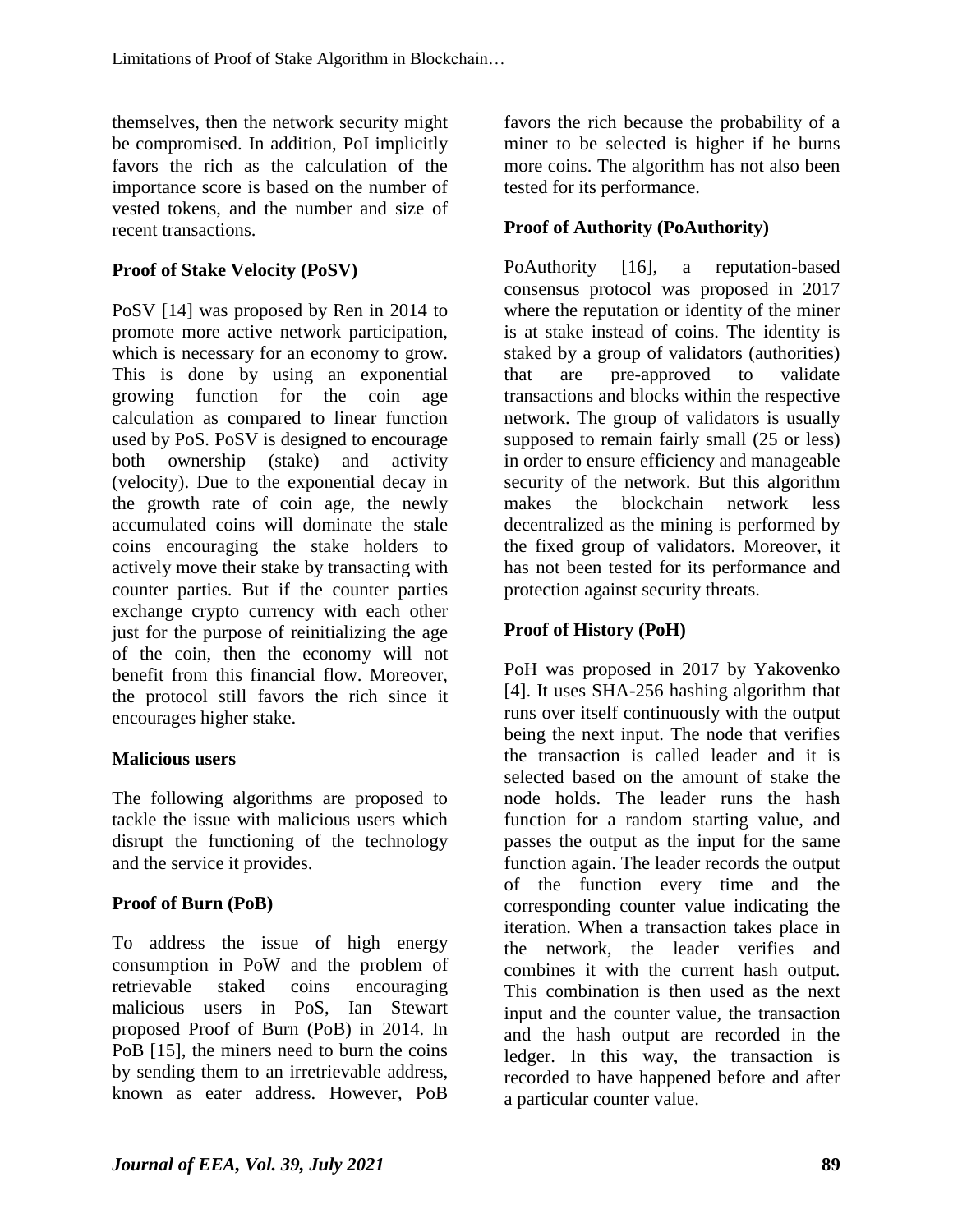The ledger state is then passed to the verifiers who verify the transaction validity and recalculate the hash output for all the counter values. However, PoH favors the rich for the selection of the leader making the process deterministic and centralized.

#### **Proof of Activity (PoA)**

PoA is a hybrid of PoW and PoS, and attempts to bring the best of both [17]. In PoA, the mining process starts, in the first phase as a standard PoW process with various miners trying to outpace each other with higher computing power to find a new block. When a new block is found (mined), the system switches to PoS, with the newly found block containing only a header and the miner's reward address. In the second phase, PoA selects N validators referred to as stakeholders based on the number of coins they have by using the PoS algorithm. Each selected stakeholder verifies and signs the block, and broadcasts it into the network. The more crypto coins a validator owns, the more chances the validator has for being selected as a signer. This mechanism suffers from the issue of high energy consumption as in PoW and it favors the rich as in PoS.

#### **RESEARCH GAPS IN THE STATE OF THE ART**

When looking at all the algorithms that have been implemented to solve the limitations of Proof of Stake, there are gaps in how the mechanisms handle the service to function correctly. These gaps are:

#### **Raising another issue when solving one**

This research gap occurs because of the fact that the previously proposed mechanisms only aimed at solving one of the three issues that exist in proof of stake, which in turn gave opportunity for the other issues to still exist and new issues to arise. For instance, in order to avoid the rich getting richer problem, Proof of Space provides capacity as a stake and not coins which in turn encourages malicious users to generate invalid blocks since the miner does not burn any energy or coins in order to mine the block.

#### **Making the blockchain network less decentralized**

The low degree of decentralization results from the fact that the applied consensus mechanisms require each node to agree on a certain state to reach total finality before a new transaction is committed to the distributed ledger. If a node owns some amount of stake in the network, then it means the node owns that much vote in the network. Given that most of the stakes in the network are not uniformly distributed, then those nodes that have more stakes exhibit more authority in the network and can influence the networks consensus which could easily lead to less decentralization.

#### **Not being tested for performance or protection against security threats**

A developed system needs to undergo performance testing using various metrics. It should also be provided with protection against threats. One of performance metrics is 'Throughput' which is calculated as the number of requests the system can process in unit time. The other metrics is 'Latency' which is evaluated as the time required processing a transaction from its initiation to final confirmation. On the other hand, security threats could be software flaws or malwares that can range anywhere from malicious crypto mining software to code that could shut down a company's servers. Crypto jacking is a type of malware which, simply put, is unauthorized and often unnoticeable takeover of a computer's resources to mine crypto currency. Although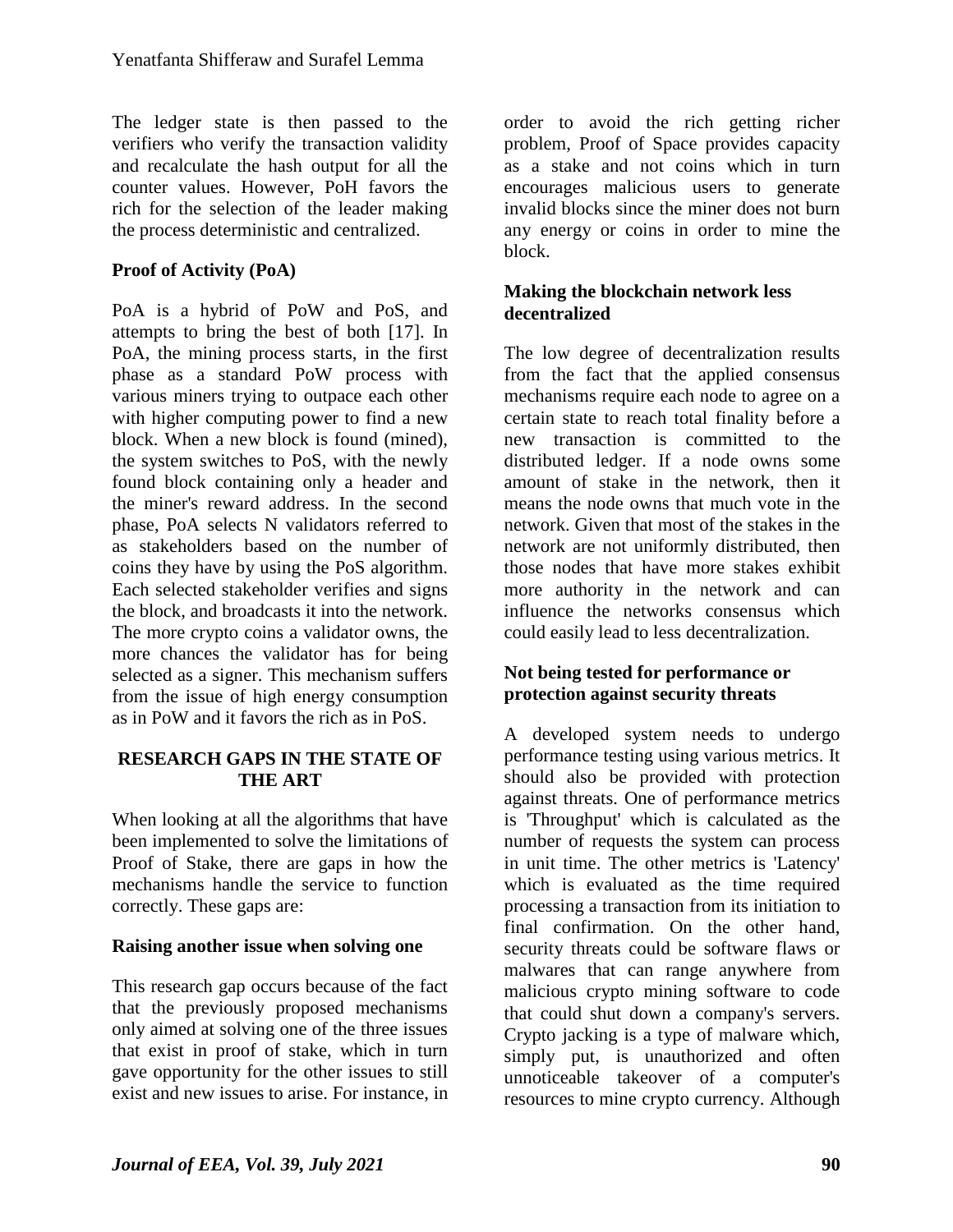crypto jackers don't directly steal money from their victims, the malware they inject causes performance issues, increases electricity usage, and opens the door for other hostile codes. Some of the proposed consensus mechanisms lack performance test and protection against security attacks.

## **Vulnerable to 51% attack**

A 51% attack on a blockchain refers to a miner or a group of miners trying to control more than 50% of a network's mining power, computing power or hash rate. People in control of such mining power can block new transactions from taking place or being con\_rmed. Whenever a transaction is carried out on a blockchain, be it by Bitcoin or any other crypto currency, it is usually put in a pool of unconfirmed transactions. Miners in return are allowed to select transactions from the pool to form a block of transactions. To be able to initiate such an attack one would need to spend an enormous amount of money to acquire mining hardware capable of competing with the rest of the network. However a bug in the code of a blockchain could in some cases open the door for a miner to produce new blocks at a much faster rate thus be in a position to initiate a 51% attack. In fact, an attack was performed in April 2018 on the Verge (XVG) blockchain. In this specific case, the attacker found a bug in the code of the verge blockchain protocol that allowed him to produce new blocks at an extremely fast pace [18].

# **FUTURE DIRECTION**

From the research gaps mentioned in Section 'Research gaps in the state of the art', there can be a number of ways that can be undertaken so as to provide some kind of solutions or workarounds. Here, we will discuss some recommendations for each of the research gaps.

For the first problem of "Raising another issue when solving one", the way forward can be to have an implementation of hybrid algorithms. The focus can be on integrating some of the algorithms existing within the category of capability based consensus algorithms rather than on combining compute-intensive with capability based or voting based protocols. It will help to come up with a solution that could address all the three limitations of proof of stake or two of them at the same time. This can be achieved by first understanding the specific problems that each of the algorithms address. Afterwards, selecting one from each, the mathematical logic and implementation of those algorithms, their structure or architecture will be studied in depth.

Through this, one's implementation can be incorporated with the other with no conflicts arising or security concept being compromised. Putting into consideration the working platform of each algorithm and pulling out the rules that best describes the protocol or pinpoints its strongest capability, it can be possible to come up with a strong and efficient protocol. It needs deep investigation into each algorithm but as a first footstep: Proof of Believability, Proof of Importance and Proof of burn can be further studied and integrated to address the issues behind Proof of Stake.

When looking into the second issue of "Making the blockchain network less decentralized", despite envisioned decentralization; the high cost of mining has led to considerable centralization of consensus in practice. In order to share the risk of spending resources and the problem of failing to win the competition, groups of miners form mining pools. This resulted in just a few mining pools validating most transactions. Although, in practice achieving consensus is more centralized than it was envisioned, a certain degree of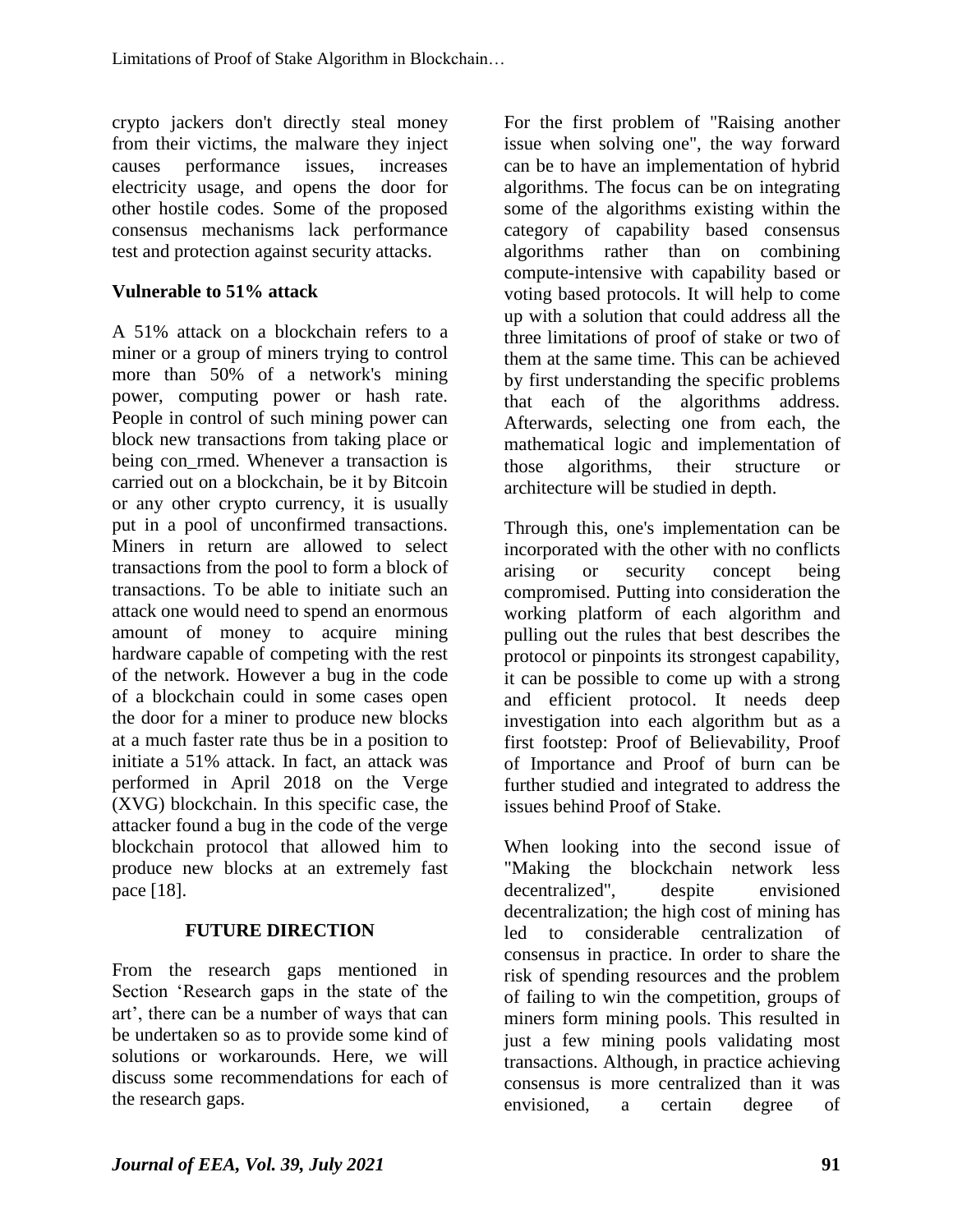decentralization is still retained. In order to make the network more decentralized, we can incorporate a consensus algorithm for instance Proof of Believability (PoB).

In PoB mechanism, the entry barrier to becoming a candidate is lower than other networks; therefore more community members are able to participate. At the same time, the committee members will have increased variation with higher frequency. The committee's mobility is very dynamic, and the degree of decentralization is much higher than others, thereby achieving better community autonomy while also guaranteeing higher security.

In order to address the third issue of "Not being tested for performance or protection against security threats", in blockchain, security issues range anywhere from malicious crypto mining software to code that could shut down a company's servers. This can be solved to some extent through applying software traceability links which makes it easier to track and verify vulnerabilities for product integrity. Software traceability is the ability to interrelate any uniquely identifiable software artifact to any other, maintain required links over time and test their performance. Usually the apps built on top of the blockchains are still susceptible to bugs. Therefore, it's important that they need to undergo rigorous testing and review. This is where traceability links come in handy. Traceability links are important factors for the reuse, testing and maintenance of software system components. The tracelinks can be applied on the software artifacts based on user requirements, which can then be visualized periodically on a dashboard and in turn can give a better chance of identifying threats. Additionally, any reputable application should have redundant security measures in place. The number of requests the system can handle should be

measured. If there's an issue with the performance value, action should be taken to check whether there are mysterious programs running or for any presence of security loopholes.

For the fourth issue of "Vulnerable to 51% attack", generally, 51% attacks are one of the most recognized blockchain security issues. In 2018, several notable crypto currencies, such as ZenCash, Verge, and Ethereum Classic were victim to 51% attacks [19]. Overall, attackers walked away with over USD 20 million due to this blockchain security issue. Most of the time, the pools vulnerable to these kind of attacks are small pools or the ones implementing proof of work consensus mechanisms. As a solution, being vigilant of mining pools, implementing merged mining on a blockchain with a higher hashrate, or switching to a different consensus mechanism are all viable options [19]. All the options seem possible but the merged

Table 1: Proposed Future directions

| N <sub>0</sub> | Gaps                                                                             | <b>Future direction</b>                                                                                                                    |
|----------------|----------------------------------------------------------------------------------|--------------------------------------------------------------------------------------------------------------------------------------------|
| 1.             | Raising another<br>issue when solving<br>one                                     | Implementation<br>οf<br>hybrid capability based<br>consensus mechanism                                                                     |
| 2.             | the<br>Making<br>blockchain<br>network less<br>decentralized                     | Incorporate Proof of<br>Believability algorithm<br>have<br>and<br>more<br>community members                                                |
| 3.             | Not being tested<br>for performance or<br>protection against<br>security threats | Applying Software<br>traceability links and<br>perform scheduled<br>checking                                                               |
| 4.             | Vulnerable to 51%<br>attack                                                      | Using merged mining<br>of capability based<br>consensus algorithms<br>through allowing<br>different crypto<br>currencies to be<br>combined |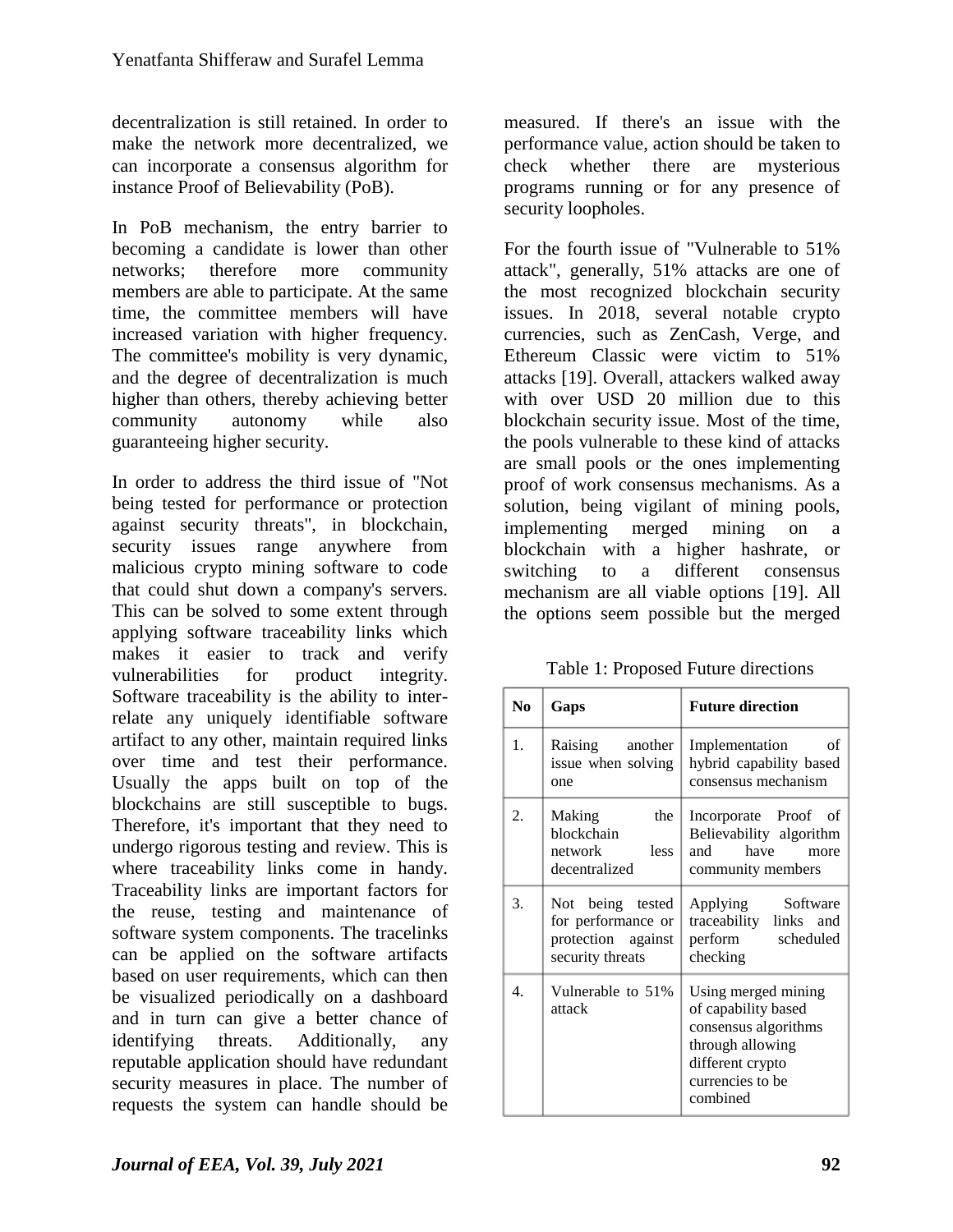mining could yield a better result and be more appealing especially for smaller pools. Merged mining is a mechanism that allows different crypto currencies, which use the same algorithm, to be mined together. The benefit is that every hash the miner does, contributes to the total hash rate of both (all) merged currencies, and as a result they are all more secure. The big advantages of merged mining are greatly reducing the investment costs for miners since they won't need to buy brand new equipment. Miners can also earn extra rewards by maintaining the secondary chain. The other advantage is crypto currencies with lower hashrate can gain additional hashing power by piggybacking off a crypto currency with higher hashrate and thus eliminate the problem of 51% attacks. Currently, merged mining is performed on blockchains that are implemented based on PoW mechanism. However, here it is stated as a future direction to be applied in PoS implemented blockchains. It can be carried out in such a way that an encrypted puzzle is provided and if a miner successfully solves it, the corresponding block and the solution are combined and put into their respective blockchains.

In Table 1, each of the identified research gaps and their corresponding proposed future directions are summarized.

# **CONCLUSIONS**

Blockchain technology was introduced over a decade ago with the intention of carrying out digital transactions without the need for third party. This technology has been applied to different sectors other than finance which include health, agriculture, advertising and many more. Through this, various architectures and consensus algorithms have been proposed to produce a specific kind of blockchain system. Generally, the structure of blockchain system falls into these three categories: public, private and consortium while each of them is being used for specific purposes. The consensus protocols include computeintensive, capability based and voting based. A deep dive into the implementation and limitations of Proof of Stake consensus mechanism, which is the pioneer of capability based protocol, has been done. This is because Proof of Stake is more affordable for less developed countries and can further be applied for supply chain traceability, property record system and other sensitive and critical areas. This work has highlighted the consensus algorithms which are proposed considering the main drawbacks of proof of stake algorithm. It can be noted that the algorithms implemented to solve one of the issues from the three limitations identified, i.e., rich getting richer, reduced transaction flow, and malicious users, usually end up with the other issue still being present and untouched.

As it has been identified in this work, there are four main research gaps that exist currently in the state of the art which are raising another issue when solving one, making the blockchain network less decentralized, not being tested for performance or protection against security threats, and vulnerable to 51% attack. Recommendations are laid down in order to address these gaps which include implementation of hybrid capability based consensus mechanism, incorporate Proof of Believability algorithm and have more community members, applying software traceability links and checking them frequently, and using merged mining through allowing different crypto currencies to be combined respectively.

Overall, putting into consideration the blockchain platform and its specific applications, the directions stated above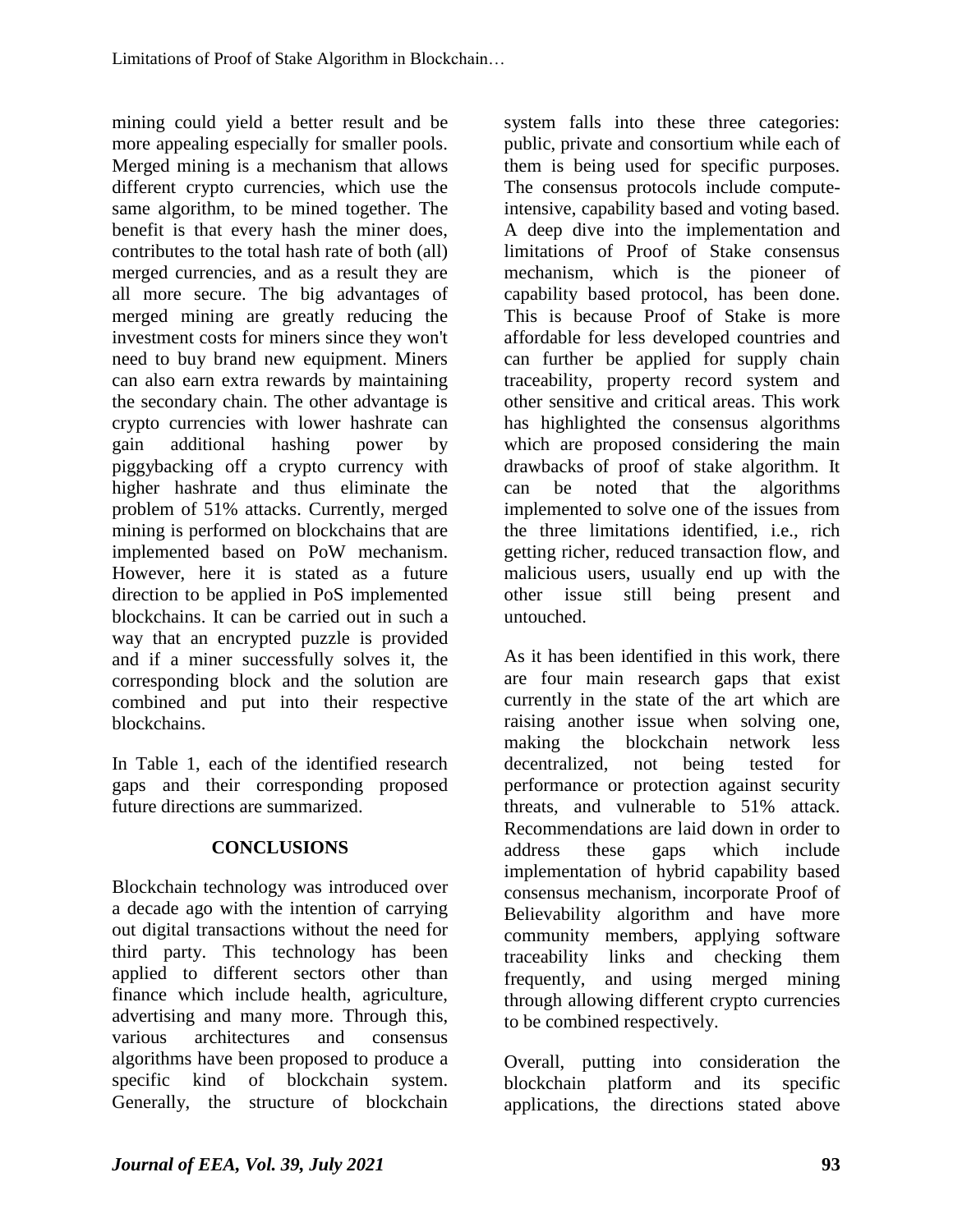could be used as one of the possible ways through which one can try to address the aforementioned issues.

#### **REFERENCES**

- [1] Michael Nofer and Oliver Hinz. Blockchain, Springer-*Business & Information Systems Engineering,*  2017.
- [2] Michael Crosby, Nachiappan, Pradan Pattanayak, Sanjeev Verma and Vignesh Kalyanaraman. Blockchain technology: Beyond bitcoin, Applied Innovation Review (AIR), 2016.
- [3] Andreev, R. A.; Andreeva, P.A.; Krotov, L. N.; and Krotova, E. L., Review of blockchain technology: Types of blockchain and their application, Intelligent Systems in Manufacturing, 2018.
- [4] Leila Ismail and Huned Materwala. A review of blockchain architecture and consensus protocols: Use cases, challenges, and solutions, Symmetry 11 (10), 2019.
- [5] Sunny King and Scott Nadal. Ppcoin: peer-to-peer crypto-currency with proof-of-stake. 2018.
- [6] Abdul Wahab and Waqas Mahmood. Survey of consensus protocols. Social Science Research Network, 1(1), 2018.
- [7] Nxt whitepaper. https://nxtdocs.jelurida.com/Nxt\_White pape[r.\(](https://nxtdocs.jelurida.com/Nxt_Whitepaper.(25)Accessed: April 2020).
- [8] Bitshares. Delegated proof-of-stake consensus. https://bitshares.org/technology/delegat ed-proof-of-stakeconsensus/.(Accessed: April 2020).
- [9] Top Staking. Different types of proof of stake and staking. https://medium.com/@topstaking/diffe rent-types-of-proof-of-stake-andstaking-e2a718a0084c.(Accessed: April 2020).
- [10] Stefan Dziembowski, Sebastian Faust, Vladimir Kolmogorov, and Krzysztof Pietrzak. Proofs of space. Springer-Annual Cryptology Conference,10 (1), 2015.
- [11] Iost-official. Proof of believability. https://github.com/iostofficial/Documents/blob/master/Techn ical\_White\_Paper/EN/Tech\_white\_pap er\_EN.md (Accessed: May 2020).
- [12] Rick Echevarria. The second coming of blockchain. https://software.intel.com/enus/blogs/2017/02/14/the-secondcoming-of-blockchain.(Accessed: May 2020).
- [13] NEM: technical reference. https://nem.io/wpcontent/themes/nem/files/NEM\_techR ef.pdf.(Accessed: May 2020).
- [14] Lerry Ren. Proof of stake velocity: Building the social currency of the digital age. Self-published, reddcoin.com, 10(1), 2014.
- [15] Kostis Karantia, Aggelos Kiayias, and Dionysis Zindros. Proof-of-burn, International Association for Cryptologic Research, 2019.
- [16] Stefano De Angelis, Leonardo Aniello, Roberto Baldoni, Federico Lombardi, Andrea Margheri, and Vladimiro Sassone. Pbft vs proof-of-authority: applying the cap theorem to permissioned block chain, 2018.